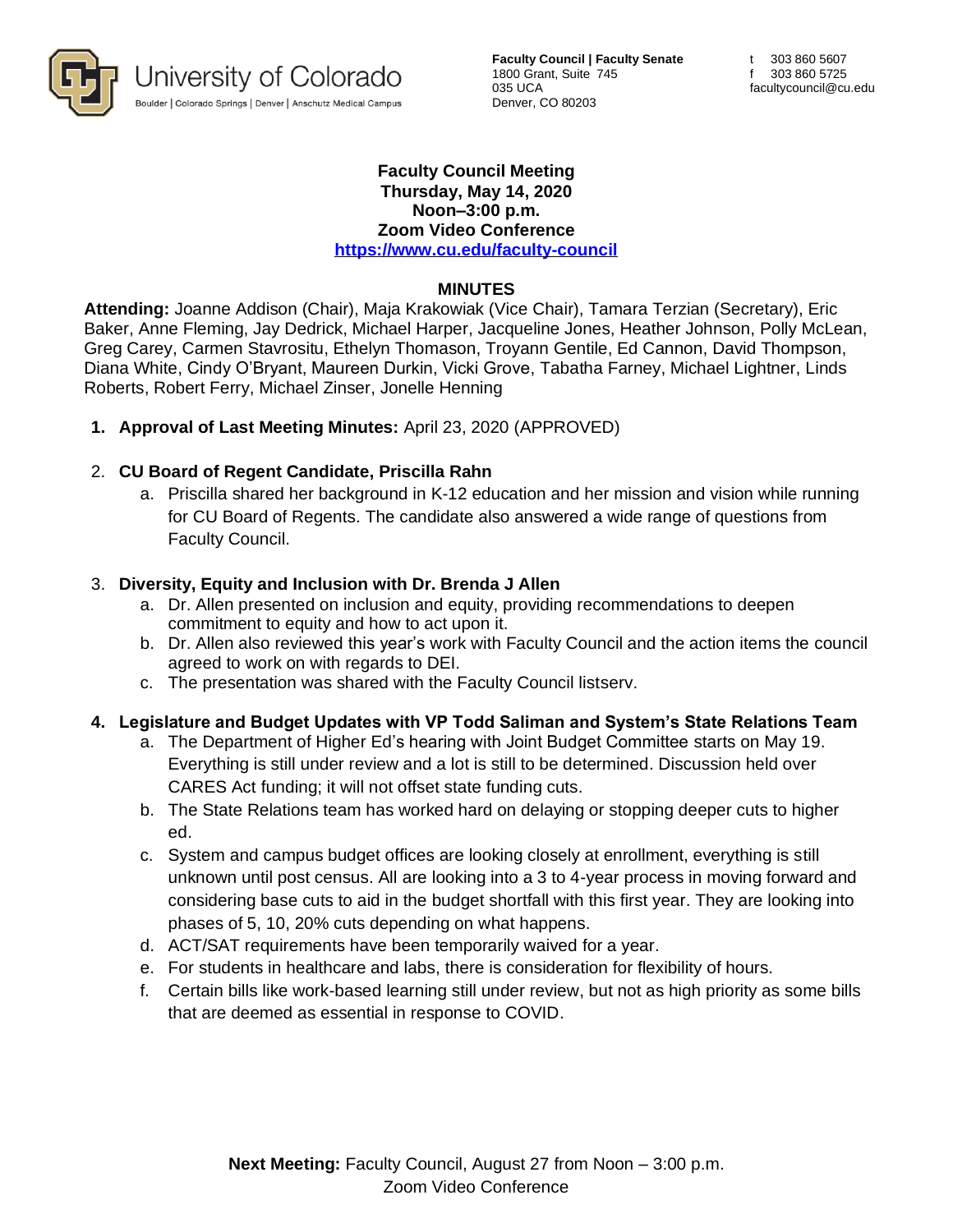## **5. Academic Affairs Update with VP Michael Lightner**

a. Michael updated the council on the upcoming [University Affairs Committee May meeting](https://go.boarddocs.com/co/cu/Board.nsf/goto?open&id=BF8PXG625E9B) and the System's online initiative.

## **6. Faculty Council Chair's Report, Joanne Addison**

a. Joanne announced that members of Faculty Council will continue to meet over the summer due to the extraordinary times with COVID-19.

## **7. Campus Faculty Assembly Updates**

- a. Anschutz Jacqueline Jones, Chair
	- i. Jacqueline discussed current concerns at the Anschutz campus such as enrollment, completing clinical hours, and mental health challenges that are stemming from the pandemic.
- b. Boulder Robert Ferry, Chair
	- i. In response to COVID, faculty's goal is to participate in committees that have a role in decision making.
	- ii. There is instructional working format group that is exploring how curriculum will be delivered in the fall.
	- iii. Boulder FA has written a resolution for seven guided principles and are currently drafting a statement in response to the online initiative.
- c. Colorado Springs Mary Coussons Read, President
	- i. Springs FA held elections and elected David Weiss as President.
	- ii. The faculty survey on FCQs has been completed.
- d. Denver Michael Zinser, Chair
	- i. Denver FA has identified there are mental health needs for faculty in response to COVID-19.
	- ii. President Kennedy and Office of Digital Education presented at Denver FA to provide updates about the system online initiative.

# **8. Faculty Council Committee Updates**

- a. Budget Diana White, Chair
	- i. The committee is going to continue its work with Dr. Allen. They also plan to revise the charge and work more with System's admin in the upcoming year. The committee will be meeting over the summer.
- b. Communication Carmen Stavrositu, Chair
	- i. The committee plans to recruit more members for next year and organizing a strategy to keep momentum going with Faculty Voices due to its success. FC3 has continuously met with Essencialize, Carmen emphasized how it as important to express how they feel about the diversity campaign and to complete the survey that was sent out.
- c. CREE Linds Roberts, Co-Chair
	- i. The committee has gathered a lot of data in relation to diversity. CREE has produced a video message in support of campus community during the pandemic and to address anti-Asian bias, the plan is to share the video widely. Shea Swauger presented to the committee about his concerns with Proctorio. The committee also met with Essencialize and shared many of their concerns.